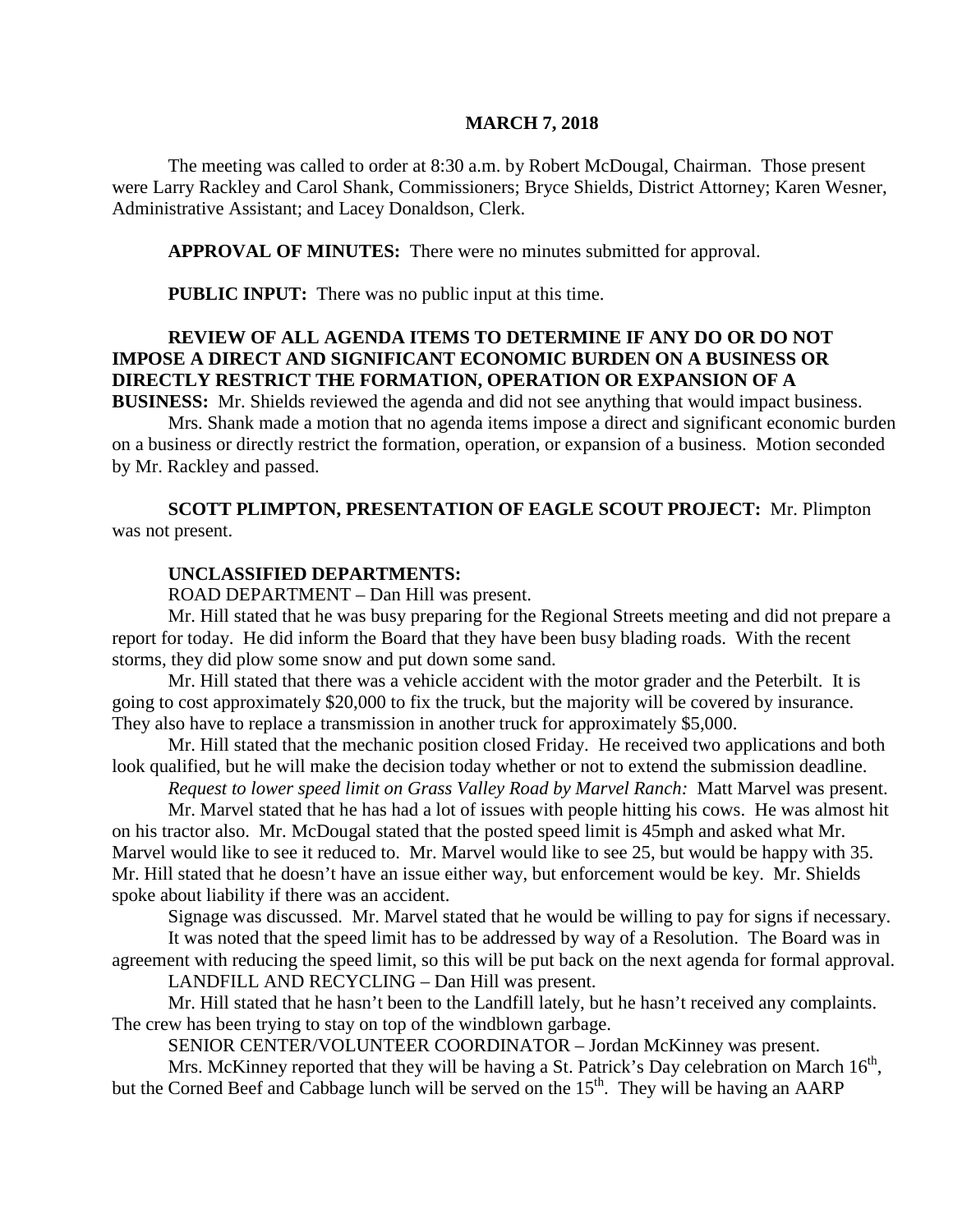Driver Safety Class on March  $21<sup>st</sup>$  at 2:00 p.m. The annual Birdhouse Raffle and Auction will be on April 27<sup>th</sup> during lunch. Breakfast this month will be held on March  $30<sup>th</sup>$ . There are a few new volunteers along with an increase in community service participants.

*Request for a credit card for Volunteer Program with a \$750.00 limit:* Mrs. Donaldson stated that as Treasurer she would recommend that Mrs. McKinney's current credit card limit be increased in lieu of a separate card being issued.

An item will be put on the next agenda to approve the credit line increase to \$2,000 to accommodate both departments.

*Request for permission to coach High School Softball pursuant to Pershing County Personnel Policies Chapter 6.4.8 "Outside Employment":* Mrs. McKinney stated that she coached the track team the last three years and will now be coaching the softball team. She wanted the Board to be aware of the change.

Mrs. Shank made a motion to grant permission to Jordan McKinney to coach High School Softball pursuant to Pershing County Personnel Policies Chapter 6.4.8, "Outside Employment". Motion seconded by Mr. Rackley and passed.

BUILDINGS AND GROUNDS – John Handka was present.

Mr. Handka reported that the Community Center parking lot light wasn't working and has since been fixed. The trees in the Courthouse Park were trimmed last week. They will probably do another trimming late fall, early winter. Mr. Handka stated that he is prepping for the remodel in the District Attorney's office which will take place in a couple weeks. The staff will be moving into the Round Room while the work is done.

Mr. Handka spoke about NV Energy's thermostat program. The thermostats would be accessible remotely. Mr. Handka feels this would be beneficial for our outlying buildings, like the Imlay and Grass Valley Community Centers. Mr. Rackley stated that when you sign up for the program you are agreeing to allow NV Energy to turn off your AC during peak usage times. Mrs. Donaldson was concerned about the temperature fluctuations as the server room in the Admin Building isn't regulated as it is. Mr. Handka will continue to do some research into the program and what buildings it may be beneficial for.

*Discussion regarding increased utility costs at the Imlay Community Center:* Mr. Handka stated that when he signed the propane voucher he saw that the bill had increased significantly. He was unaware that the building was still being used. The Board would like the usage and cost looked at as compared to last year's bill. Mr. Shields also suggested establishing policies for using the outlying community centers.

*Further discussion regarding new bathrooms at the McDougal Sports Complex:* Mr. Handka stated that he was surprised at the Recreation Board's decision to replace the restrooms with ones similar to the restrooms at the race track. He doesn't feel that kind of facility would be suitable at the ball fields. Mr. McDougal stated that they haven't made any decisions except to move forward and would like to hear Mr. Handka's recommendations.

COMMUNITY CENTER/ECONOMIC DEVELOPMENT – Heidi Lusby-Angvick was present.

Mrs. Lusby-Angvick gave the Board some information regarding the Nevada Main Street Program. When we first learned about the program a year ago it was cost prohibitive to participate. The Governor's Office of Economic Development decided to relook at the program to see if there was a way to make it accessible to the rural communities.

Mrs. Lusby-Angvick stated that the computers at the Community Center have been shut-down due to copy right issues. The PCEDA (Pershing County Economic Development Authority) Board has decided to recommend to the Commission that the computers be taken off the Community Center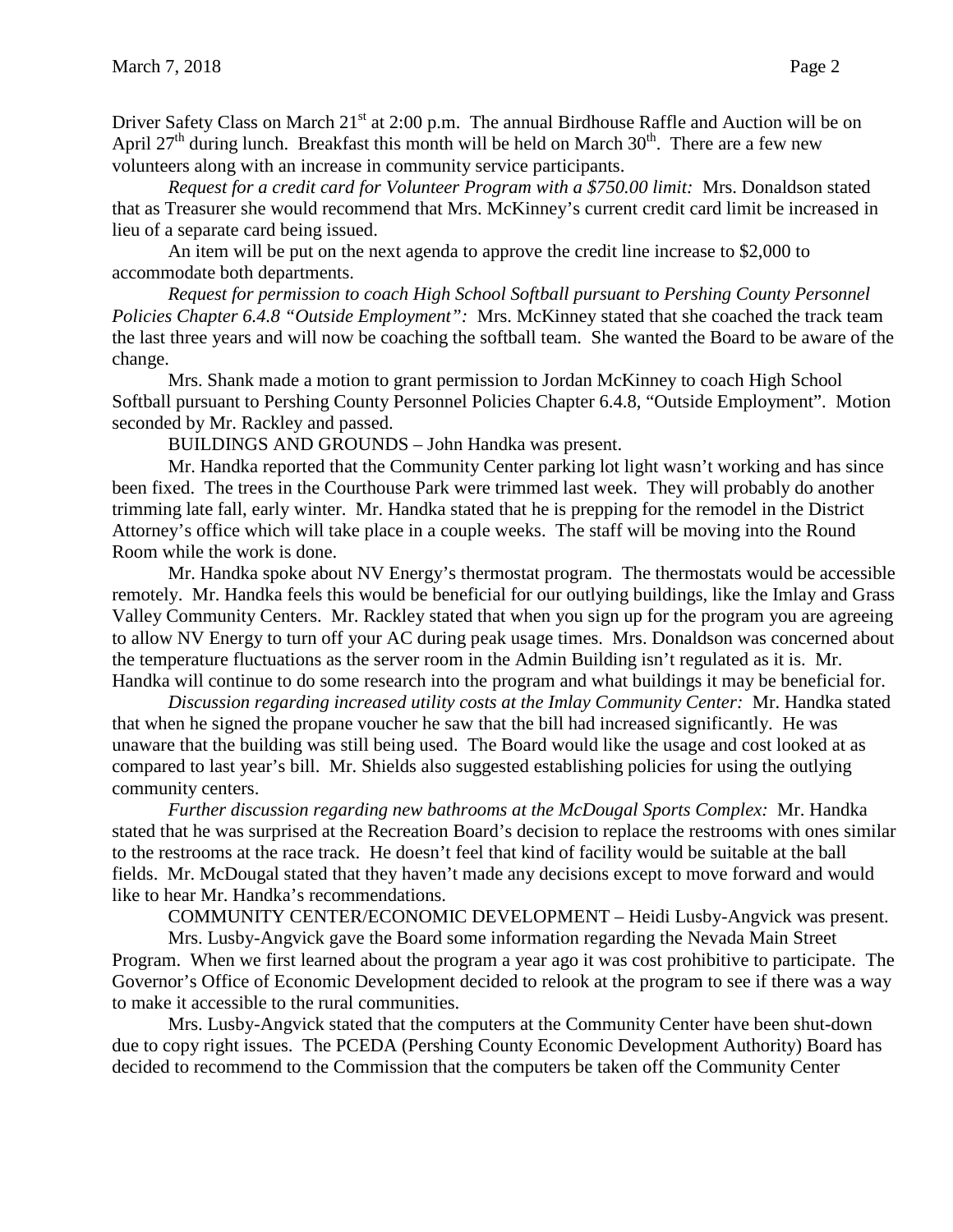inventory and moved elsewhere. This will be on the next agenda. The Wi-Fi access will still be available, but the Business Resource Center will be closed.

Mrs. Lusby-Angvick also reported that the PCEDA Board has decided to send her and one other person to the Rural Roundup in Tonopah. Karen Lerner has been invited as she is the chairperson for the Lovelock Revitalization Association. Attendance would be paid for with Highway 95 grant funds. PCDEA also decided to purchase some advertising in the Nevada Insert again. This advertising had previously been paid for by the Recreation Board.

FIRE/AMBULANCE DEPARTMENTS –

*LOVELOCK FIRE DEPARTMENT & AMBULANCE:* Chief Rodney Wilcox was present.

Chief Wilcox spoke more about the fire inspections. He and Mike Heidemann met with Mr. Shields. The Firehouse Program has a module for fire inspections as well and they could give a presentation.

Chief Wilcox stated that they are participating in exterior firefighting training. They just finished an AFT (Advanced Firefighting Technology) class; however, the test had to be rescheduled for the end of the month due to the weather. A few members also attended a safety class with the State Fire Marshall's Office.

He also stated that they are looking at a subscription service for the Ambulance, similar to what REMSA offers.

*Request for a credit card with a \$2,500.00 limit:* Mrs. Donaldson and Chief Wilcox spoke about getting a County Credit Card for the department. Mrs. Donaldson stated that the previous Chief had a \$1,000 limit, but also had access to another credit card. Chief Wilcox doesn't have access to this card, so Mrs. Donaldson is requesting a higher limit. Mrs. Shank mentioned that the County Credit Card Policy will need to be signed.

Mrs. Shank made a motion to approve the issuance of a County Credit Card to Chief Wilcox with a \$2,500 limit. Motion seconded by Mr. Rackley and passed.

IT DEPARTMENT – Justin Abbott was present.

Mr. Abbott reported that on February  $28<sup>th</sup>$  he met with OSIT (Office of Science, Innovation,  $\&$ Technology). It was more of an introduction meeting and to see what is needed in Pershing County. OSIT would like one point of contact for the City and the County. Mr. Abbott will speak with Mrs. Lusby-Angvick and Chief Mancebo to see who would be the most appropriate and bring a recommendation back to the Board.

*Request for approval of quote from Connectwise Automate Remote Monitoring and Maintenance Software in the amount of \$2,025.00 one-time fee and \$469.00 monthly fee:* Mr. Abbott explained the purpose of the software. An application would be installed on each computer and server that would be monitored. The program then reports back with performance data. Mr. McDougal asked if this expense could wait until the new budget cycle. Mr. Abbott would like to see it done sooner rather than later; however, it could wait for the new budget. Mrs. Childs has included this in next year's budget numbers and would not like it to start any sooner. Mrs. Childs reminded the Board that the IT position was not budgeted for this year.

*Request for CC Communications business proposal for discounted time and materials support for Nortel Norstar MICS phone system at \$85.00 per hour:* Mr. Abbott stated that our current system is obsolete and parts are hard to come by. Mr. McDougal asked what is being done to replace the current phone system. It was noted that a new phone system is on the Capital Improvement List. Mr. Abbott has drafted an RFP (Request for Proposals) for a new system and it is being reviewed by the District Attorney's Office.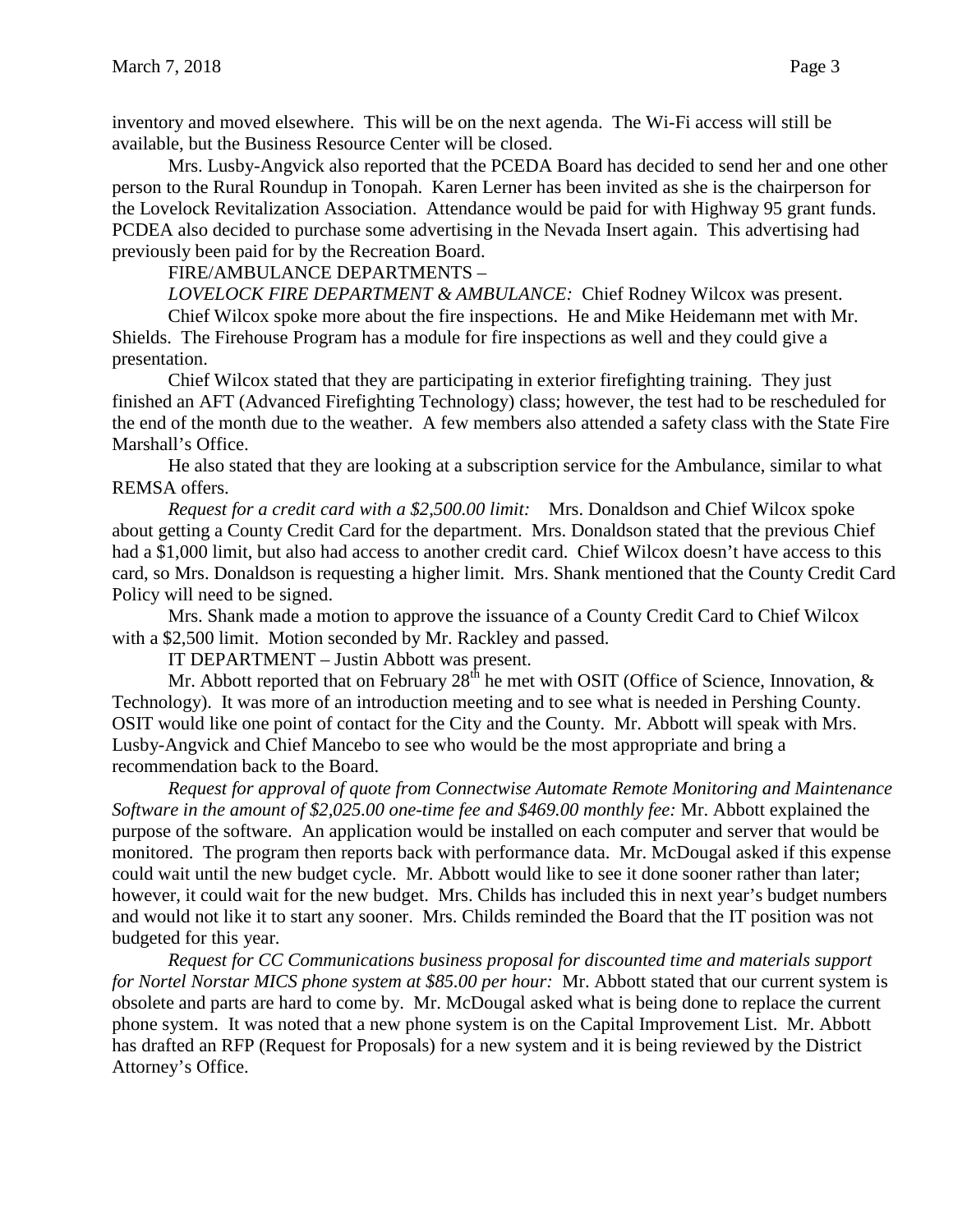Mr. Rackley made a motion to approve CC Communication's Business Proposal for discounted time and materials support for the Nortel Norstar MICS phone system as presented. Motion seconded by Mrs. Shank and passed.

Mr. Abbott stated that he is continuing the work on the website conversion.

The meeting recessed at 9:45 a.m. to recognize 32 years of service and the retirement of Rodney Wilcox. The Board also recognized 30 years of service from Vonnie Hemp and Karen Wesner. The meeting reconvened at 10:02 a.m.

## **PLANNING AND BUILDING DEPARTMENTS / IMLAY WATER:** James Evans was present.

Mr. Evans stated that there is a Planning Commission meeting tonight to consider a Boundary Line Adjustment for Robert Kennerson. Mr. Evans also reported that the tank cleaning for the Imlay Water System will be scheduled this year.

APPROVAL TO ADVERTISE/HIRE PLANNING TECHNICIAN POSITION – Mr. Rackley made a motion to approve the advertisement and hiring to fill the vacant Planning Technician position in Planning and Building. Motion seconded by Mrs. Shank and passed.

# **ELECTED DEPARTMENTS:**

LACEY DONALDSON, CLERK-TREASURER – Mrs. Donaldson reported that on February 13<sup>th</sup> a moving company came and picked up all of the old Dominion voting equipment. Our first of five electronic poll-books was delivered on February  $16<sup>th</sup>$ . Mrs. Donaldson performed the acceptance testing and everything worked as anticipated. The remaining four kiosks should be delivered by March  $16<sup>th</sup>$ .

There was a Board of Equalization meeting on February  $20<sup>th</sup>$ . There were no appeals that came before the Board.

Mrs. Donaldson and Mrs. Craspay attended regional training in Douglas County February 21-23 for the new voting equipment. The new voting machines and printers were delivered throughout the day on February  $28<sup>th</sup>$ . Two representatives from Dominion were here on March  $1<sup>st</sup>$  to install and train staff on the acceptance testing procedures. Mrs. Donaldson and Mrs. Craspay completed the acceptance testing of 13 machines. As time permits, the remaining five machines will also be tested.

Candidate filing opened on Monday, March 5, 2018 and there have been 13 filings recorded to date. The last day to file is Friday, March 16, 2018.

Mrs. Donaldson also reported that Monday, March  $5<sup>th</sup>$  was the due date for the fourth installment of taxes, so the staff has been busy.

*Approval of corrections/changes to the Tax Roll:* There were no corrections or changes submitted.

*Approval of Scope of Services for Bond Counsel in regards to the Humboldt River Ranch Special Assessment District and refund of Assessment payments:* Mrs. Donaldson stated that she was unaware of this agreement prior to it arriving in the mail. She had called Sherman & Howard previously as she knew there were some items that had to be done to close out the Special Assessment. Mrs. Donaldson explained that all 814 parcel owners have to be notified that they can request a refund of the surplus funds.

Mrs. Shank stated that the fee is \$10,000 to \$15,000. She asked how much is in the account to be refunded. Mrs. Donaldson stated that there is approximately \$152,000 in the Debt Service Fund. \$50,000 of that is retained by the County and the Bond Counsel fee can also be subtracted from that total. The money remaining after the refund deadline will also revert to the County.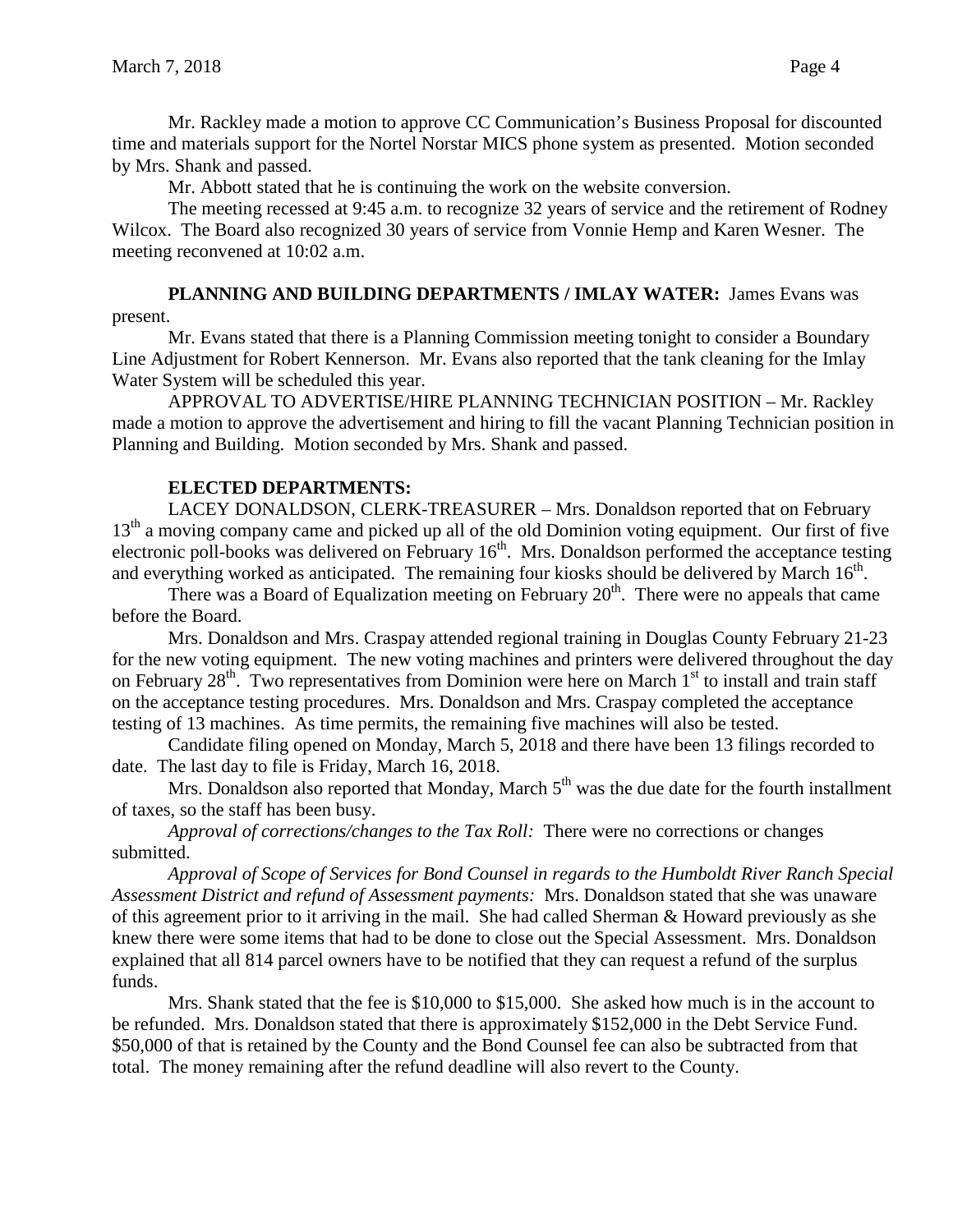Mr. Shields asked if this could be postponed as he has some additional questions. This item will be put back on a future agenda.

*Approval of cost proposal from Devnet for server to support VOTEC VEMACS:* Mrs. Donaldson stated that this proposal was not included in the Board's packet as she hoped to have this issue resolved prior to today. Originally, VOTEC had agreed to house their software on the Devnet server. Four months later, Mrs. Donaldson was informed that they needed their own server. In speaking with Mineral County, Mrs. Donaldson learned that they only purchased one new server to house all of their new software. Mrs. Donaldson has asked VOTEC for clarification as to why one server will work for one county and not another. Mrs. Donaldson is asking for the Board's approval today on the condition that it is absolutely necessary to purchase another server. Mrs. Donaldson also stated that she has included Mr. Abbott in these discussions. Mr. Abbott does have a call scheduled to hopefully clarify what is needed.

Mrs. Shank made a motion to approve the cost proposal from Devnet to purchase a server to support VOTEC VEMACS only if necessary and giving the Clerk-Treasurer the authority to make that decision. Motion seconded by Mr. Rackley and passed.

RENE CHILDS, RECORDER-AUDITOR – Mrs. Childs gave the Board the monthly fund balances.

*Request for approval of copier lease agreement for Administration Building and Courthouse:*  Mrs. Childs stated that Mr. Shields has reviewed the lease agreement.

Mr. Rackley made a motion to approve the copier lease agreement for the Administration Building and the Courthouse with Sierra Office Solutions as presented. Motion seconded by Mrs. Shank and passed.

Mrs. Childs stated that she has most of the departments scheduled for the upcoming budget workshops.

LAURI BASSO-CERINI, ASSESSOR – Ms. Basso-Cerini reported that Ms. Lerner has developed a query and discovered quite a few missing special assessments amounting to approximately \$6,000. Ms. Basso-Cerini anticipates a total of \$12,000 when they are finished with the query. Ms. Basso-Cerini also stated that they are working on updating the costs for the upcoming appraisal and assessment cycles.

BRYCE SHIELDS, DISTRICT ATTORNEY – *Approval to augment travel budget in the amount of \$1,000.00 to accommodate travel costs associated with meetings related to National District Attorney's Association and the Rural Behavioral Health Policy Board and permission for "out of state" travel on April 23-25, 2018 to Washington D.C. to attend the National Gaming Association meeting related to the legalization of Sports Gaming:* Mr. Shields stated that he is withdrawing his request for the budget augmentation. Mr. Shields stated that this fiscal year he was appointed to a couple different responsibilities, which required more travel than he anticipated. After speaking with Mrs. Childs he believes his budget will cover this additional travel. Mr. Shields also stated that he isn't sure he will be attending the meeting in Washington, DC in April as he didn't attend the other meetings relative to this as he was being cognizant of his budget. He is getting some pressure to attend, so he is asking for approval in the event that he does attend.

Mrs. Shank made a motion to approve the out of state travel on April 23-25, 2018 to Washington, DC to attend the National Gaming Association meeting related to the legalization of Sports Gaming. Motion seconded by Mr. Rackley and passed.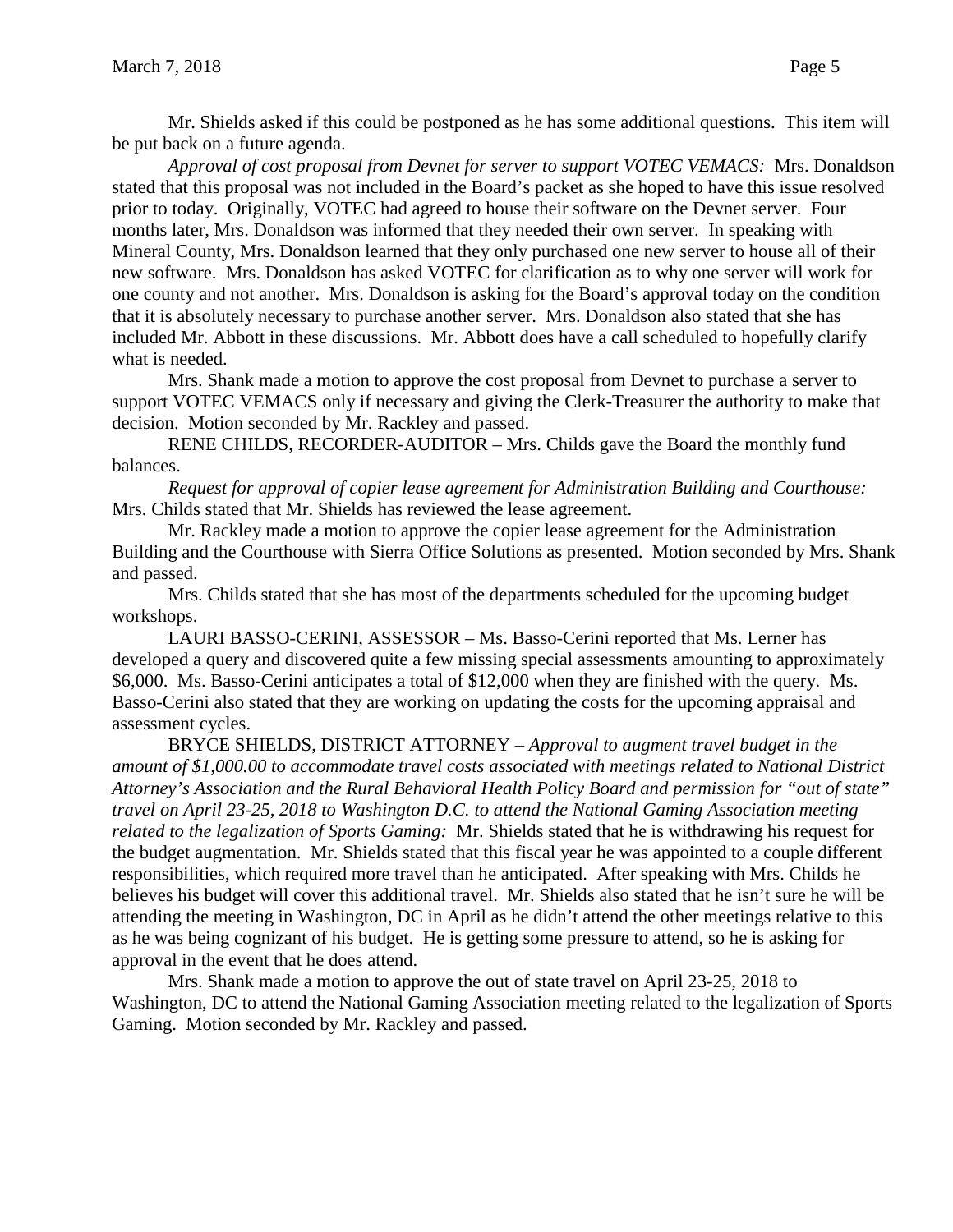### **UPDATE ON PROGRESS OF SITE LOCATION, DESIGN, FUNDING, AMENITIES AND CONSTRUCTION OF FUTURE LAW ENFORCEMENT CENTER:** Mr. Rackley stated that they have a meeting on Friday with the architect to see the design.

Mrs. Shank stated that she met with representatives from USDA and they should be involved in the process now. She also stated that we need to think about IT when designing the plan as well.

**CORRESPONDENCE:** There was no additional correspondence discussed.

**BOARD APPOINTMENTS:** LOVELOCK VALLEY WEED DISTRICT – A letter was received from Bill Renfroe asking to be re-appointed to the Lovelock Valley Weed District.

Mrs. Shank made a motion to re-appoint Bill Renfroe to the Lovelock Valley Weed District with a term expiring in January, 2021. Motion seconded by Mr. Rackley and passed.

A letter of interest was also received for the Recreation Board and it will be put on the next agenda for consideration.

**11TH JUDICIAL DISTRICT, JUVENILE DEPARTMENT:** REQUEST FOR APPROVAL OF INTERLOCAL CONTRACTUAL AGREEMENT WITH ELKO COUNTY TO HOUSE JUVENILE OFFENDERS IF TEURMAN HALL IN FALLON, NEVADA IS FULL OR REFUSES THE JUVENILE OFFENDER – Judge Jim Shirley was present.

Judge Shirley stated that Pershing County currently has a contract with Churchill County to house juvenile offenders. The problem we have encountered is they are a small facility and don't always have room. The rate for Elko County is comparable to the rate at Teurman Hall. Mr. Shields reviewed the agreement and did not see any problems.

Mrs. Shank made a motion to approve the Interlocal Contractual Agreement with Elko County as presented to house juvenile offenders if Teurman Hall in Fallon, Nevada is full or refuses the juvenile offender. Motion seconded by Mr. Rackley and passed.

## **APPROVAL OF INTRASTATE INTERLOCAL CONTRACT BETWEEN THE STATE OF NEVADA, HEALTH AND HUMAN SERVICES, AGING AND DISABILITY SERVICES DIVISION (ADSD) AND PERSHING COUNTY EFFECTIVE JULY 1, 2018 AND WILL CONTINUE YEAR TO YEAR:** Mr. Shields spoke about the NRS (Nevada Revised Statute) that requires support services for residents with intellectual and developmental disabilities under the age of 18. The statute also allows counties to enter into contracts for those services. Mr. Shields reviewed the contract and did not see any changes from the last contract.

Mr. Rackley made a motion to approve the Intrastate Interlocal Contract between the State of Nevada, Health and Human Services, Aging and Disability Services Division and Pershing County effective July 1, 2018 and continuing year to year. Motion seconded by Mrs. Shank and passed.

**ENDORSEMENT OF MARSY'S LAW FOR NOVEMBER BALLOT:** CONSIDERATION, DISCUSSION, AND POSSIBLE APPROVAL OF AN ENDORSEMENT FROM EACH OF THE COUNTY COMMISSIONERS TO SUPPORT QUESTION 1 TO THE NOVEMBER BALLOT REGARDING MARSY'S LAW, WHICH ADVOCATES FOR EQUAL RIGHTS FOR CRIME VICTIMS (SJR17) – Sean Flignor was present.

Mr. Flignor gave an overview of Marsy's Law. Currently, the Nevada Constitution does not contain a list of rights for victims of crime. Marsy's Law would spell out the rights of victims or surviving relatives.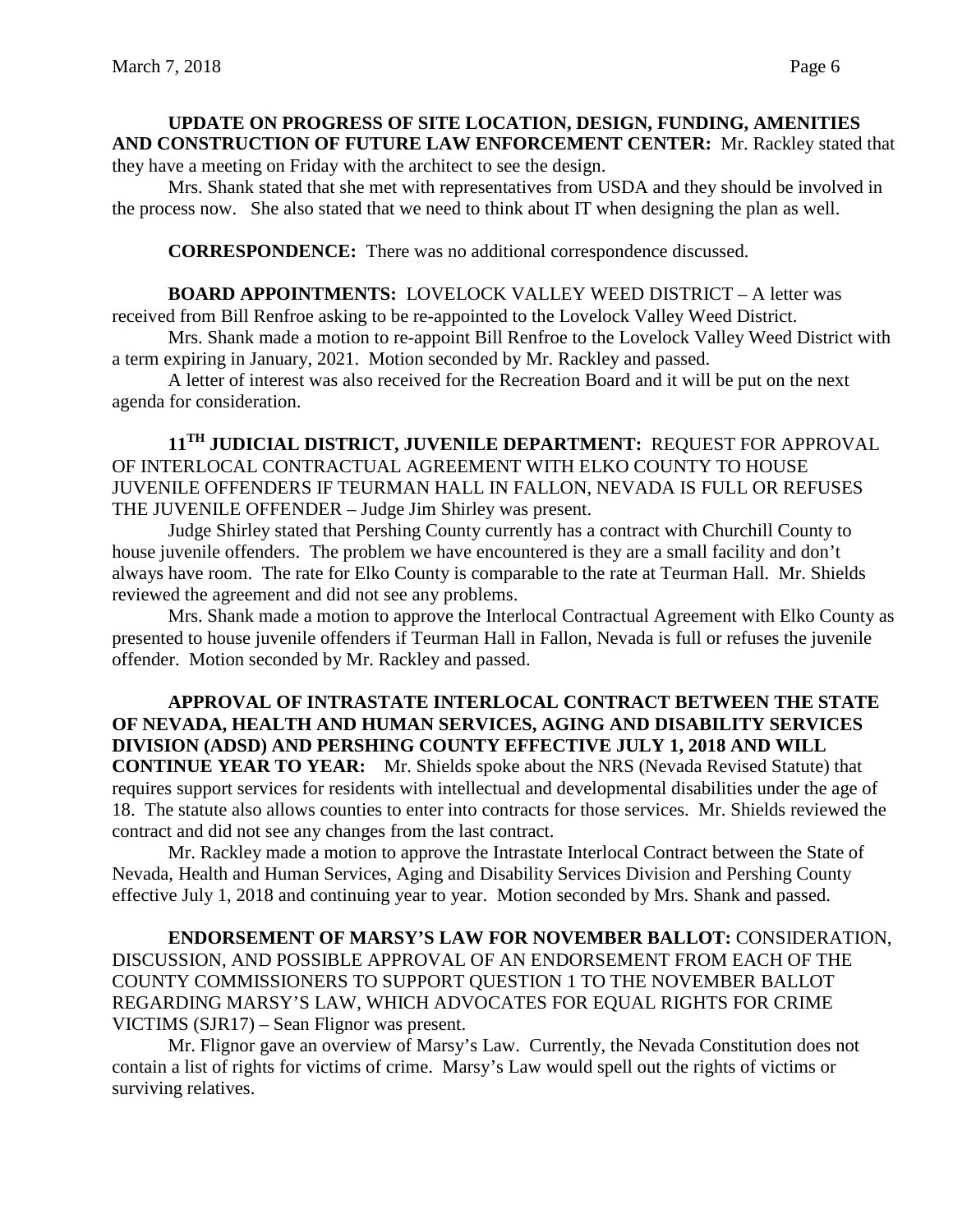Mr. Shields spoke in regards to elected officials making endorsements and whether or not there would be an ethical issue. The Board has to ask themselves if the endorsement would derive a direct financial benefit to themselves or a family member. Mr. Shields doesn't see an ethical issue.

It was decided that the Board would make the endorsements individually.

The meeting recessed at 10:47 a.m. for a Litigation meeting and reconvened at 10:58 a.m.

## **REPORT FROM LEGAL COUNSEL:** Mr. Shields spoke about Code Enforcement.

**REPORT FROM ADMINISTRATIVE ASSISTANT:** Mrs. Wesner stated that she is working on updating all the job descriptions.

REQUEST FOR APPROVAL OF HIGHER ROOM RATE FOR COMMISSIONER CAROL SHANK TO ATTEND 2018 SPRING POOL/PACT MEETING APRIL 19 AND 20, 2018 AT THE ATLANTIS, RENO, NV – Mr. Rackley made a motion to approve the higher room rate for Commissioner Shank to attend the 2018 Spring POOL/PACT meeting April 19-20, 2018 at the Atlantis in Reno, Nevada. Motion seconded by Mr. McDougal. Mrs. Shank abstained. Motion carried.

Mr. McDougal stated that he will be attending the Central Nevada Regional Water Authority meeting next week and will need approval of a higher room rate as well. This will be on the next agenda.

**UPDATE ON MATTERS RELATING TO THE PERSHING COUNTY ECONOMIC:** There was no update given.

**ITEMS FOR FUTURE AGENDAS:** Mrs. Shank stated that April is County Government Month, so they will need to adopt a Resolution. She also stated that they will need to discuss how to promote this information.

**MATTERS OF THE BOARD FOR DISCUSSION, BOARD MEMBER REPORTS, BOARD LIAISON REPORTS:** Mr. Rackley spoke about the TV Board. Channel 2 has been out for a couple days. Mr. Rackley is going up to Toulon Peak tomorrow to see if anything can be done. Mr. Rackley also spoke about the 911 Surcharge Committee and asked what the next step for increasing the surcharge would be. Mr. Shields stated that the Ordinance needs to be amended to increase the surcharge. He also informed the Board that the law allowing the increase does not go into effect until July  $1<sup>st</sup>$ .

Mrs. Shank stated that she has a Cemetery meeting coming up. The Cemetery Board has received a request to move some cremated ashes from one plot to another. If the Cemetery Board approves the request, it will come before the Commission for final approval. The Museum Board has been working on plans for a dedication of the new kiosks. Mrs. Shank and Mrs. Munk will be attending a grant workshop on March  $16<sup>th</sup>$ . Dixie McKay has built a funding thermometer to keep track of the money raised to replace the playground equipment.

Mr. McDougal stated that Mrs. Lusby-Angvick gave an update on PCEDA and WNDD. Mr. McDougal will be in Eureka County next week for the Central Nevada Regional Water Authority meeting.

**PUBLIC INPUT:** Pam Munk stated that she has found a grant to replace a building at the Museum. The application must be submitted by March  $15<sup>th</sup>$  and it requires 10% matching funds. They